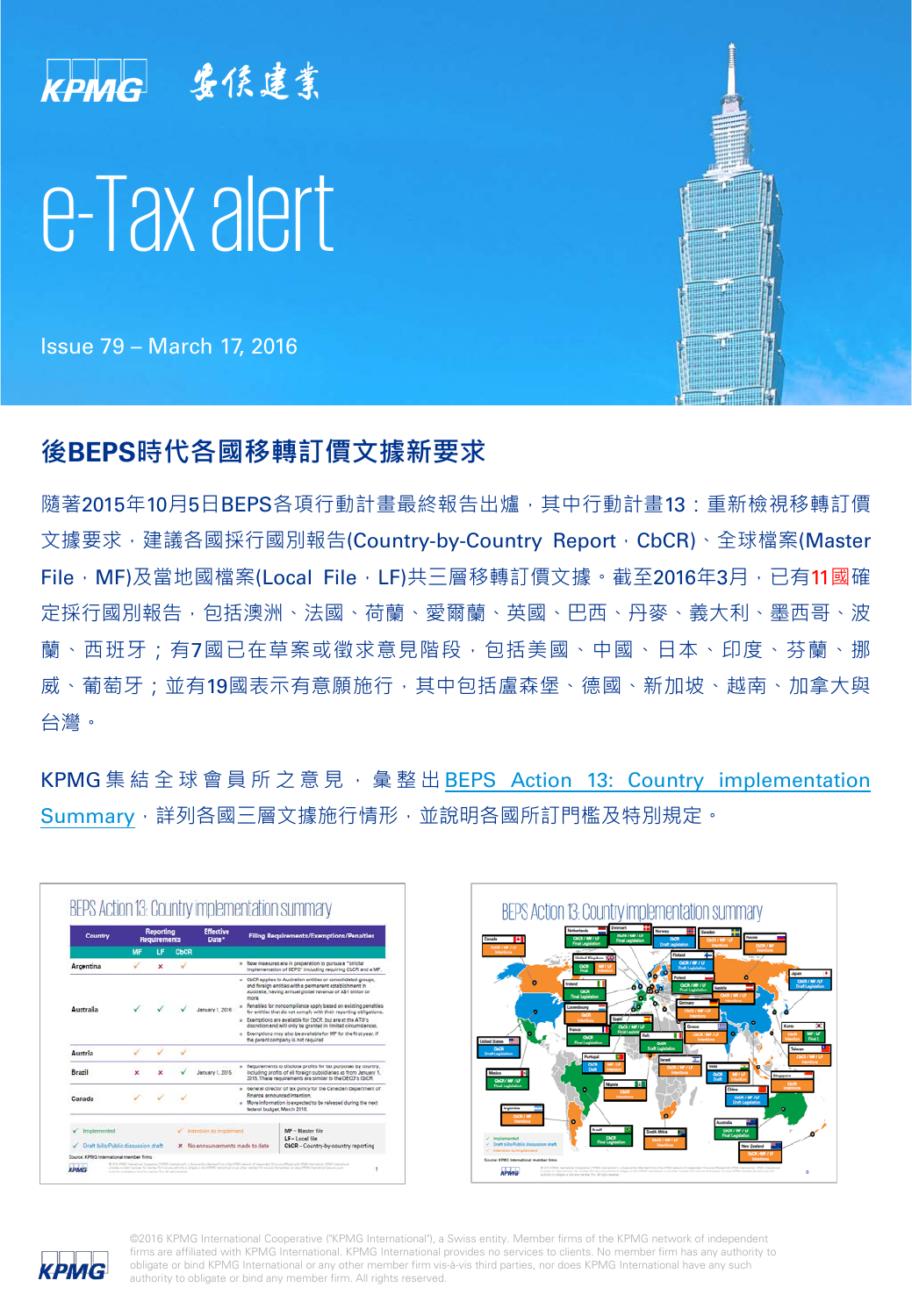## **KPMG觀察**

### **國別報告(CbCR)**

國別報告內容主係要求跨國企業依照規定格 式,以租稅管轄權為劃分基礎,列示集團中 所有成員之所得、稅負、 股本、 累積盈 餘、員工人數、有形資產、主要營業活動類 型及簡要說明等資訊。

大部分國家皆遵循OECD之建議 · 自2016年 度開始適用。依目前公布之法令或草案,僅 美國預計自2017年度開始適用。避風港門檻 亦多依照OECD之建議, 即集團總營收大於7 億5千萬歐元(約台幣280億元)之跨國企業需 提交國別報告。提交之期限依各國規定,截 止日期有所不同,但大多數國家皆以2017年 12月31日為提交期限。

例如,英國規定自2016年1月1日起適用,以 7億5千萬歐元為門檻,並須於2017年12月31 日前提交2016年度之國別報告予英國稅局。

### **全球檔案(MF)**

全球檔案係要求跨國企業提供集團業務綜 覽,包括其整體移轉訂價政策、全球利潤配 置、及營業活動等。

關於全球檔案, OECD則建議各國立法要求 跨國企業提交全球檔案,並依各國規定,直 接提交予每個相關國家之稅局。

OECD雖未就全球檔案表示建議之門檻, 大 多數國家對全球檔案之門檻似低於7億5千萬

歐元。例如荷蘭係規定集團總營收大於5千萬 歐元之跨國企業,即須備置全球檔案。

有些國家之門檻甚至更低,如波蘭僅2千萬歐 元, 即須備置全球檔案; 中國則規定買賣交 易超過2億人民幣,且所有其他類型交易合計 超過4千萬人民幣者,須備置全球檔案。

#### **提交之特別規定**

**國別報告:**OECD行動計畫13建議之提交方 法 , 原則上係由跨國企業之最終母公司 (Ultimate Parent Entity)提交予其所在國家 之稅局, 並由該國政府透過資訊交換機 制,將報告提供予符合某些條件之集團子公 司所在國之稅局;惟當

- 1. 最終母公司所在國未要求提交國別報告; 或
- 2. 最終母公司所在國與子公司所在國間無資 訊交換機制;或

#### 3. 資訊交換失敗時,

則依照各國提交之規定,集團子公司所在國 **之稅局可要求由子公司提交國別報告,或指** 定代理 (surrogate) 母公司準備並提交 。 例如荷蘭自 2016 年度起要求準備國別報 告,故對有投資於荷蘭子公司之台商,原則 上應由我國母公司提交國別報告予我國稅 局,將再透過資訊交換機制,交換予荷蘭稅 局;惟因我國目前與他國間並無自動資訊交